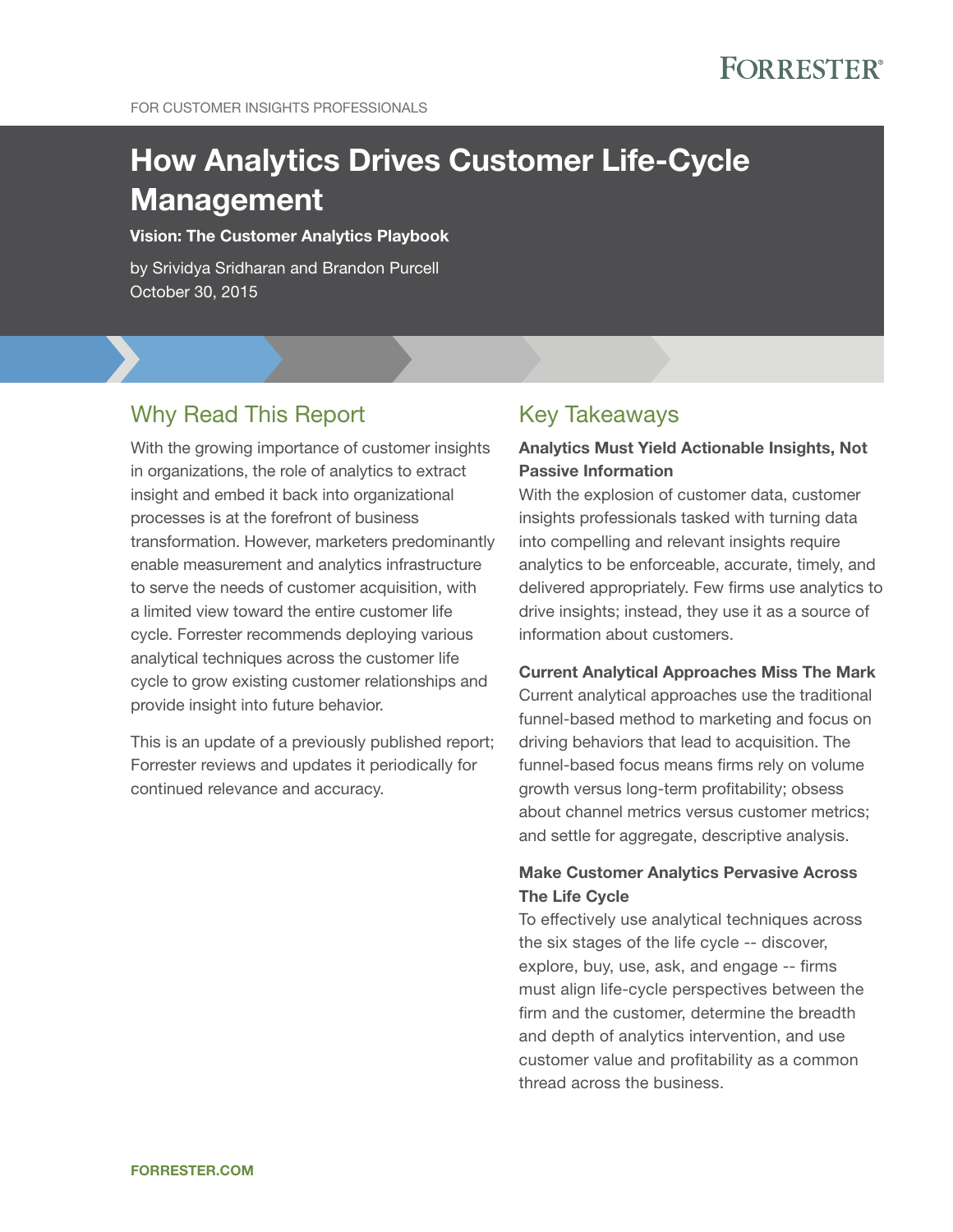### How Analytics Drives Customer Life-Cycle Management

#### Vision: The Customer Analytics Playbook

by [Srividya Sridharan](http://www.forrester.com/go?objectid=BIO2679) and [Brandon Purcell](http://www.forrester.com/go?objectid=BIO10005) with [Carlton A. Doty](http://www.forrester.com/go?objectid=BIO2662), Jason McNellis, Olivia French, and Peter Harrison October 30, 2015

### Table Of Contents

- 2 Analytics Must Yield Insights, Not Information
- 2 Current Analytics Approaches Miss The Mark
- 3 Make Customer Analytics Pervasive Across The Life Cycle

Discover: Begin With Analytics To Gain Customer Understanding

Explore: Adapt Marketing Parameters To Customer Response

Buy: Enhance Historical Insights With Forward-Looking Analysis

Use: Uncover Patterns Of Usage Behavior

Ask: Get Smarter About Customer Interactions

Engage: Elevate Analytics To Drive Customer Development And Retention

**Recommendations** 

11 Map Out Analytics Requirements For Each Life-Cycle Stage

#### 12 Supplemental Material

#### **FORRESTER®** Forrester Research, Inc., 60 Acorn Park Drive, Cambridge, MA 02140 USA +1 617-613-6000 | Fax: +1 617-613-5000 | forrester.com

© 2015 Forrester Research, Inc. Opinions reflect judgment at the time and are subject to change. Forrester®, Technographics®, Forrester Wave, RoleView, TechRadar, and Total Economic Impact are trademarks of Forrester Research, Inc. All other trademarks are the property of their respective companies. Unauthorized copying or distributing is a violation of copyright law. Citations@forrester.com or +1 866-367-7378

### Notes & Resources

Forrester interviewed scores of user and vendor companies, including Acxiom, Brookstone, Corona Direct, Farmers Insurance, IBM, Intuit, and Pitney Bowes.

### Related Research Documents

[The Customer Life Cycle: A Blueprint For](http://www.forrester.com/go?objectid=RES89261)  [Customer-Obsessed Enterprises](http://www.forrester.com/go?objectid=RES89261)

[TechRadar™: Customer Analytics Methods, Q1](http://www.forrester.com/go?objectid=RES106141)  [2014](http://www.forrester.com/go?objectid=RES106141)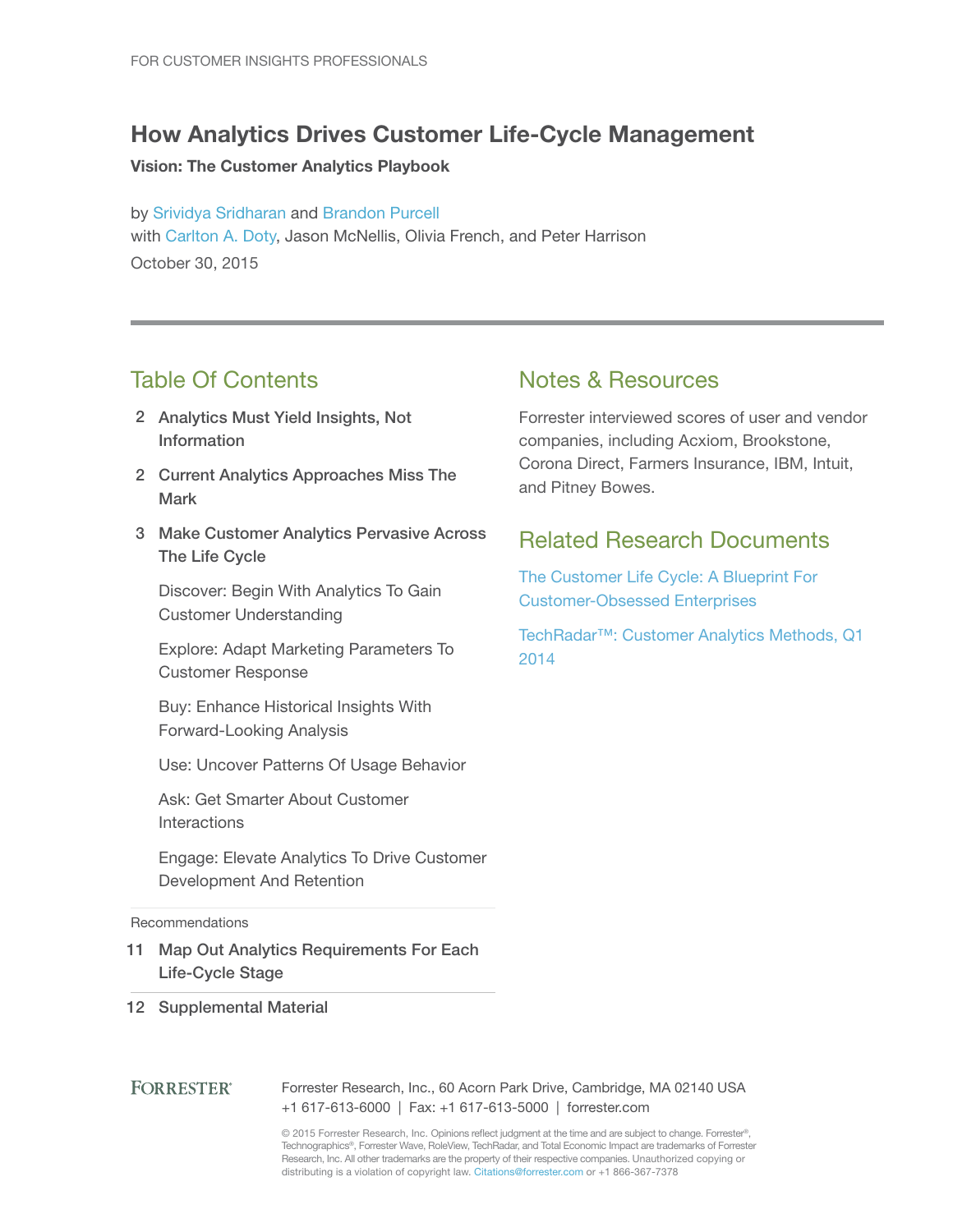### Analytics Must Yield Insights, Not Information

The age of the customer is a reality, radically changing the way customers interact with firms.<sup>1</sup> Every customer interaction leaves a trail of customer data waiting to be analyzed. Firms that focus their budgets on customer intelligence will thrive in this environment.<sup>2</sup> But few firms have tapped into the intelligence zeitgeist. Our research shows that about one-fifth of business decision-makers don't really understand what big data is or still believe that big data is a lot of hype.<sup>3</sup> Customer insights (CI) professionals — those tasked with turning this multitude of data into insights — require analytics with:

- **Enforceability to drive business results.** CI professionals who use analytics to drive business results rather than to support a reactive reporting role do not tolerate nice-to-know insights like "high-value customers tend to buy across more channels." As a senior marketer at a large insurance company put it, "Much of the work of the strategy and analytics group at our company is reactive, not proactive — very connected to specific events, but business operators using the insight were not engaged in driving the action."
- › Accuracy to instill confidence in analytic outputs. Firms frequently make marketing decisions such as new product innovation, channel selection, and media buying based on customer data. Bottom line? Reliable insights are a planning necessity, not a one-off luxury. An interactive marketer at a leading health insurance company told us that his first priority, in an effort to boost stakeholder confidence, was to ensure data integrity from various interactive channels and verify accuracy at any given point in time — which is especially important in a regulated industry.
- $\rightarrow$  Speed and timeliness to ensure relevance at the point of interaction. To keep up with attentionstrapped customers, CI professionals must equip themselves with insights at a faster pace. The timely delivery of insights depends heavily on the technology and process infrastructure. But equally important is the relevance of insights at the point of customer interaction.<sup>4</sup> For example, a leading hotel chain uses scored customer data to deliver timely, relevant messages to customers at every point of interaction, from the call center to the reception desk.
- **Effective delivery for better communication to internal stakeholders.** Groundbreaking analysis is futile without effective communication.<sup>5</sup> Stakeholders unfamiliar with analytics often misinterpret results and place data out of context in internal communication, diminishing the value of datadriven decisions. As a senior marketer at a leading retailer of household goods and electronics told us, "Our powers of storytelling are called into play when we communicate to a non-data-oriented audience. By telling a story, we create digestible and tangible customer profiles."

### Current Analytics Approaches Miss The Mark

Marketers continue to focus on awareness, acquisition, and marketing return on investment (ROI) as their top priorities.<sup>6</sup> As a result, CI professionals primarily use analytics to measure marketing channel and campaign performance and neglect the notion of customer development. This funnel-based focus means that firms: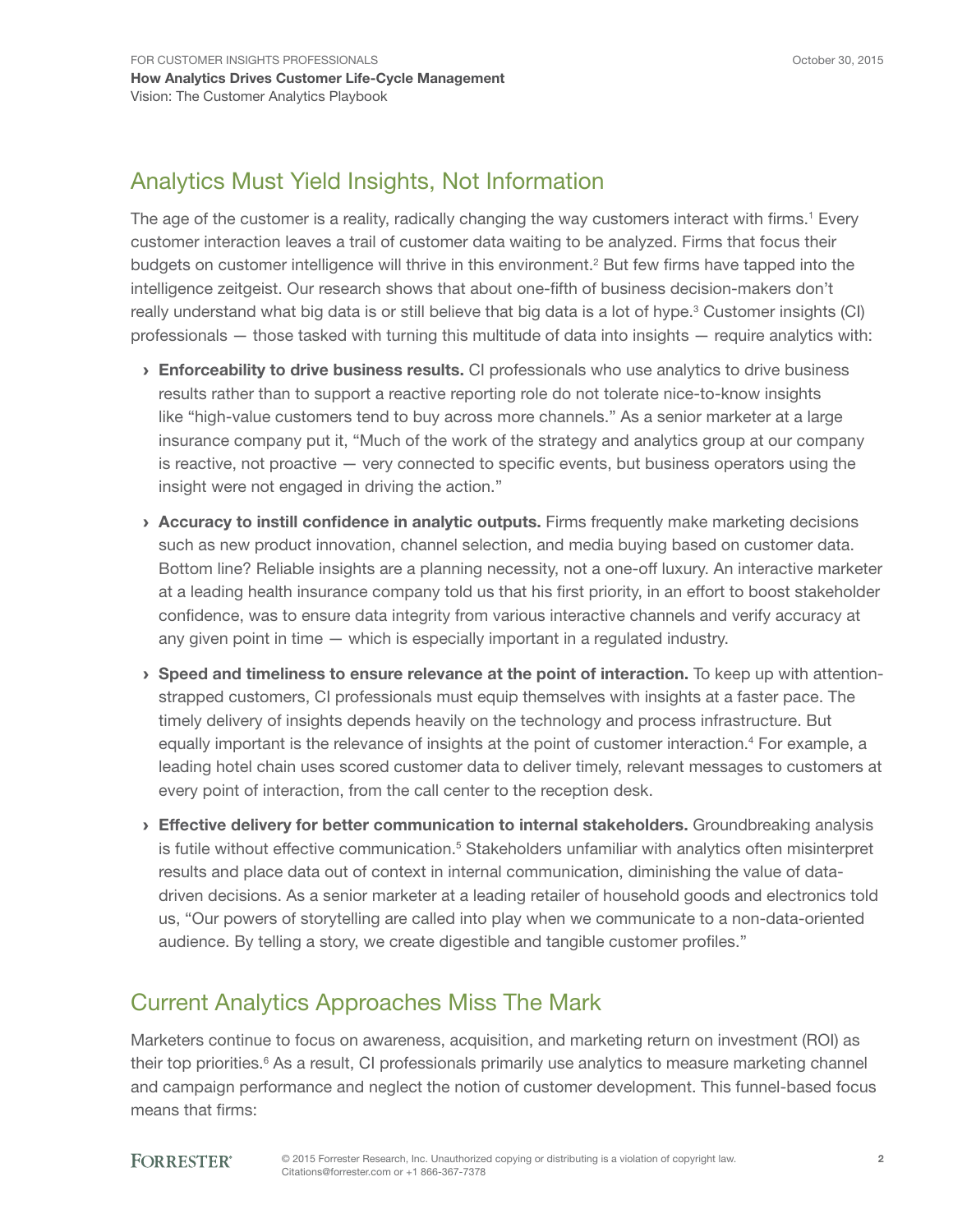- > Rely on volume growth versus long-term profitability. The funnel-based approach to marketing rewards marketers for volume sales and not customer portfolio growth.<sup>7</sup> This single-minded pursuit of growth has a sting in the tail: Firms lose sight of the downstream cost to serve the newly acquired customers. Corona Direct, Belgium's second-largest direct insurance company, experienced this problem when the cost to secure new customers exceeded first-year revenues by almost 50%, forcing it to rethink its growth-only strategy.
- › Obsess about channel metrics versus customer metrics. The opportunity to influence customer experience with insights from operational, volume-based metrics is far more limited than it is with customer-focused, value metrics such as loyalty, satisfaction, and lifetime value. Customer-focused metrics provide critical clues to service- or experience-related issues — such as when to offer incentives or how to plan for service upgrades — that further feed into retention programs. Channel metrics, on the other hand, purely optimize acquisition programs. Industry laggards track marketing effectiveness metrics such as campaign lift and response more widely than customer-focused analytic techniques like retention modeling, a metric industry leaders are more likely to track.<sup>8</sup>
- › Settle for descriptive, aggregate analysis. Static, historical, and descriptive analysis does a good job of describing the past but does little to inform future action. As such, CI professionals should turn to advanced analytical techniques such as prediction and optimization. But we still see higher usage of descriptive analytics than predictive or optimization techniques.<sup>9</sup> For example, a large insurance company built a new customer experience team with the intent of shaping the postpurchase relationship process between the sales agent and the customer using analytics focusing more on top-of-the-funnel measurement of quotes and conversion instead of downstream metrics that signify improved customer experience.

### Make Customer Analytics Pervasive Across The Life Cycle

Marketers can no longer sustain growth through acquisition alone; instead, they must manage the entire customer life cycle to maximize the value of their customer portfolios. Forrester defines the customer life cycle as:<sup>10</sup>

### *The enterprise's view of the phases a customer passes through in the course of an ongoing relationship with a company.*

A life-cycle view of the customer forces CI professionals to manage customer relationships rather than campaign execution. Forrester has identified key customer analytics techniques that should be a part of every CI professional's toolkit.11 To use various analytical techniques effectively to influence the customer's life cycle, CI professionals must (see Figure 1):

> Align life-cycle perspectives between the firm and the customer. The customer's view of the decision-making life cycle is different from the way firms design initiatives centered on acquisition, onboarding, retention, and loyalty efforts. To select the appropriate analytical technique, align lifecycle programs with the way customers go through their decision-making (see Figure 2).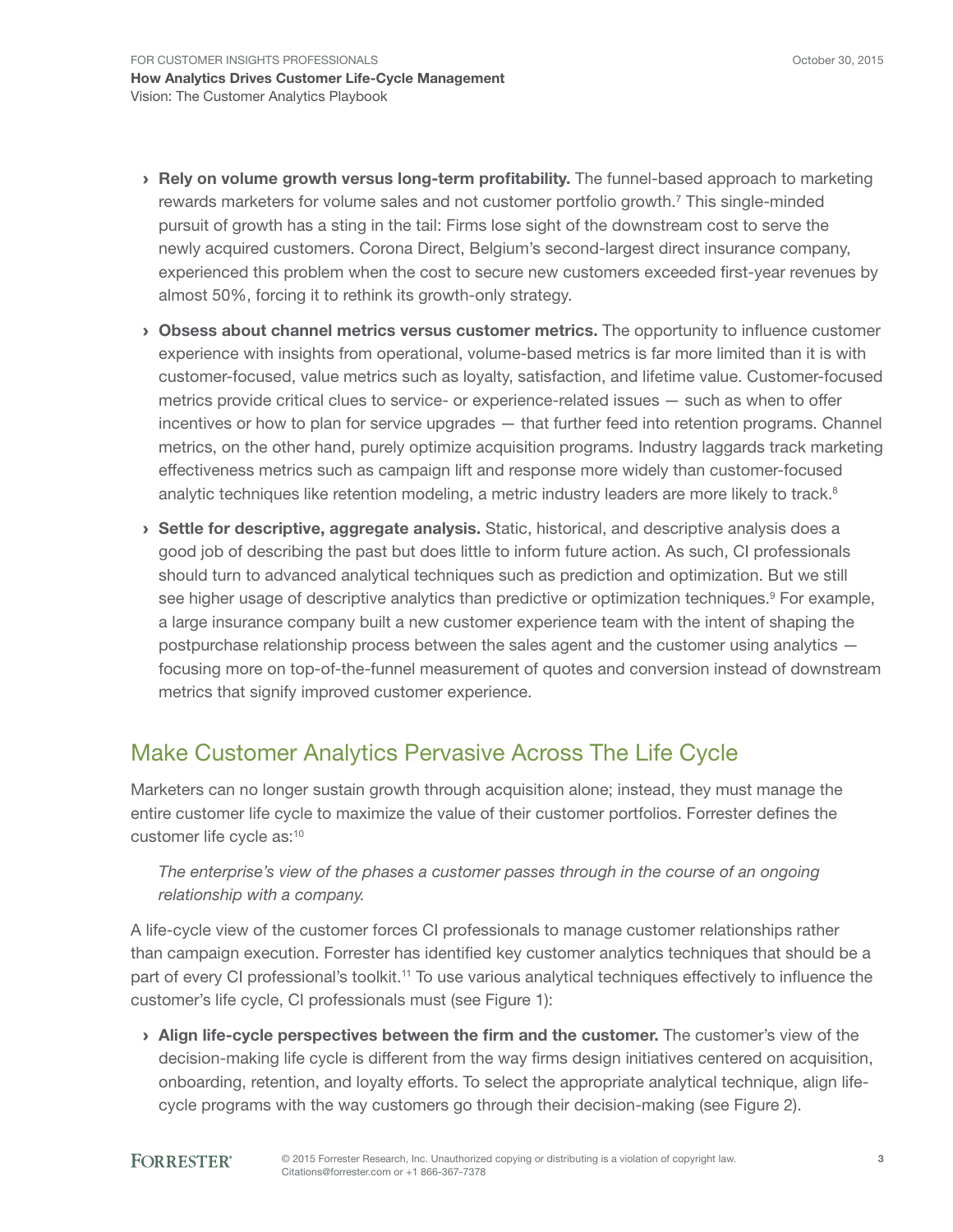- **> Determine breadth and depth of analytics intervention.** Depending on the analytics capabilities that exist either in-house or through analytical partners, CI professionals must: 1) determine the extent to which analytics will help improve a customer's experience; 2) reduce dissonance in a customer's mind about competing brand choices; or 3) build loyalty. This is essential to optimize analytics requirements to map out the scope of use across various customer and marketing processes.
- › Use customer value and profitability as a common thread. Applying analytics across the life cycle helps identify opportunities to extend the customer's lifetime value and prompt valuegenerating behaviors. With customer value as the underlying goal, firms acquire more profitable customers through better targeting, reduce the cost of acquisition in the early stages of the relationship, cross-sell and upsell to the right customers, and increase wallet share through loyalty, retention, and recovery programs (see Figure 3).

FIGURE 1 Commonly Used Analytical Techniques

| <b>Technique</b>              | <b>Description</b>                                                                                                                       | <b>Example</b>                          |
|-------------------------------|------------------------------------------------------------------------------------------------------------------------------------------|-----------------------------------------|
| Classification/<br>propensity | Used to predict an event or the likelihood of an occurrence of an<br>event when there are two possible outcomes for the event            | Churn prediction                        |
| Estimation/<br>regression     | Similar to classification models but used to estimate a<br>continuous value versus a binary outcome                                      | Cross-sell model                        |
| Clustering                    | Used to analyze data patterns and identify groupings of<br>customers; new customers are subsequently scored against<br>created clusters. | <b>Behavioral segmentation</b><br>model |
| Association/<br>affinity      | Used to detect associations between discrete events, products, or Market-basket analysis<br>attributes                                   |                                         |
| Sequence                      | Used to detect associations over time                                                                                                    | Path analysis                           |

Source: Forrester Research, Inc. Unauthorized reproduction, citation, or distribution prohibited.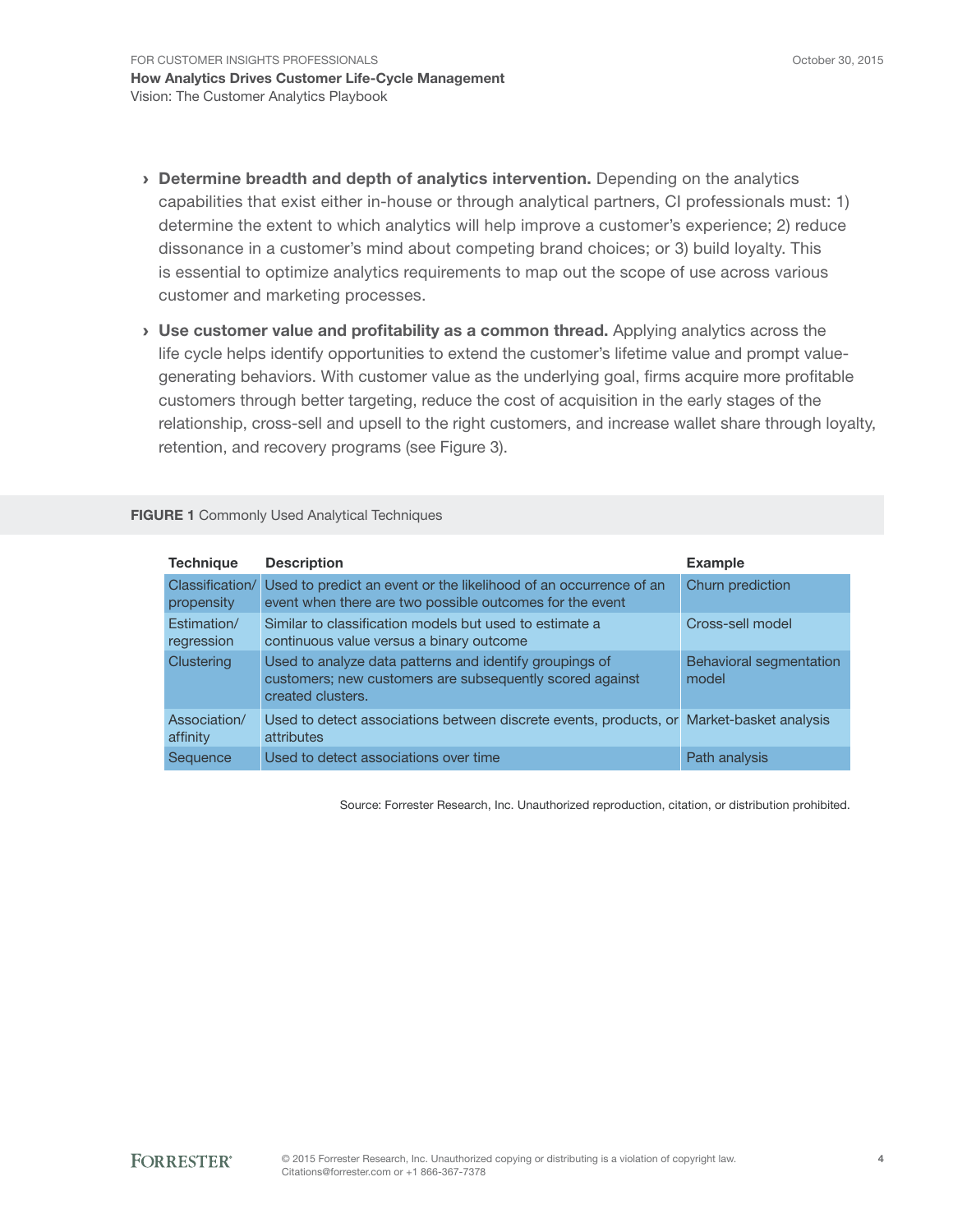



#### FIGURE 3 Drive Customer Value Across The Life Cycle





© 2015 Forrester Research, Inc. Unauthorized copying or distributing is a violation of copyright law. Citations@forrester.com or +1 866-367-7378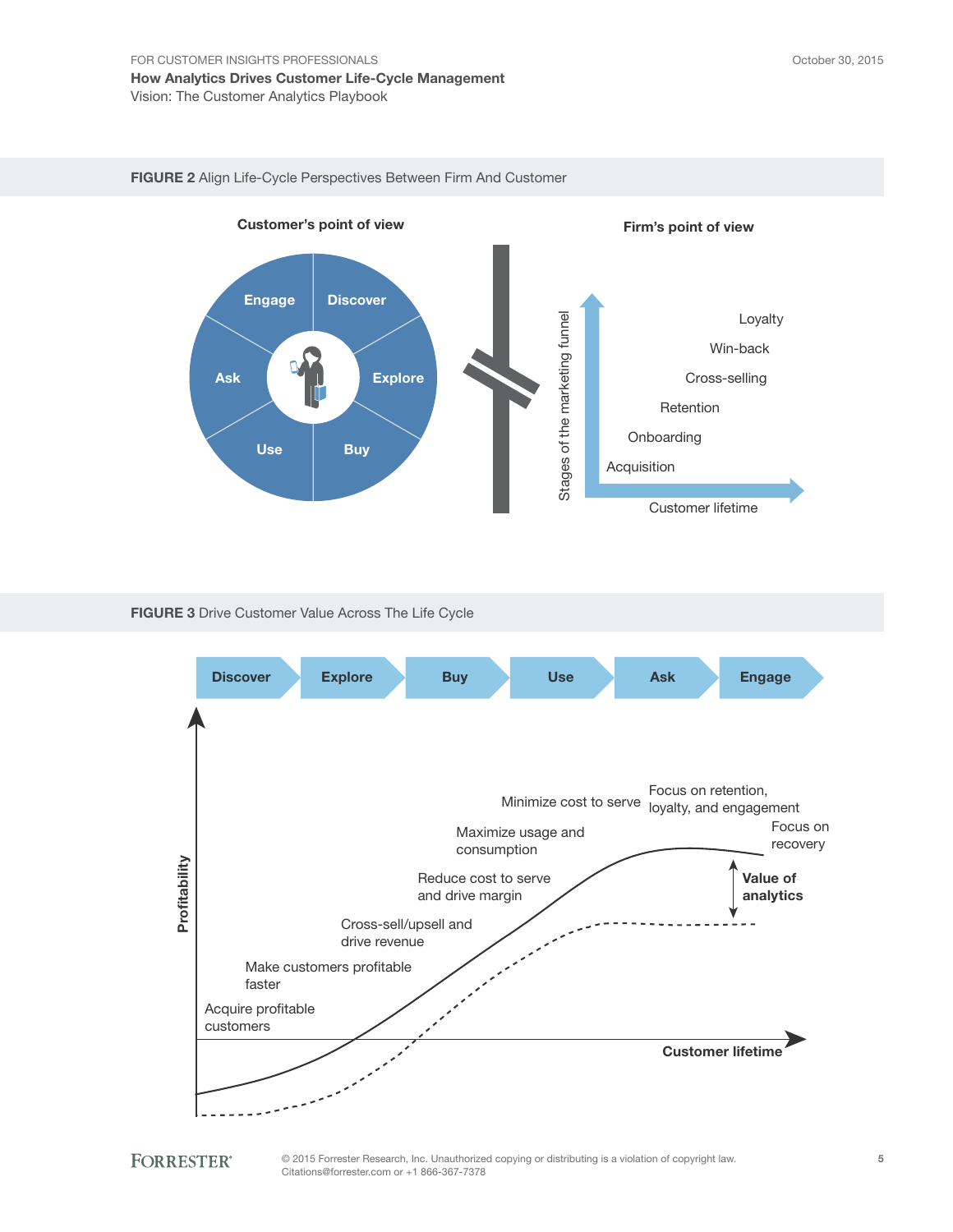#### Discover: Begin With Analytics To Gain Customer Understanding

As customers start to discover the brand, CI professionals must expand customer knowledge to understand stated and unstated customer needs and buying motivations (see Figure 4). Only then should they design appropriate offers and experiences. Analytics in the *discover* stage helps CI professionals:

- › Start with an understanding of existing customers. Segmentation provides multiple payoffs across the customer life cycle, from acquisition through retention.<sup>12</sup> CI professionals must start with segmentation to build a comprehensive view of existing customers, as all targeting decisions thereafter are based on insights derived from segmentation. For example, a large regional bank built a strategic segmentation model to capture the changing financial outlook of its customers and used it to design a new value proposition and prospect marketing program.
- › Evaluate prospects with lead management and scoring techniques. As prospects learn more about the brand, CI professionals should use lead management techniques to score prospects and focus acquisition efforts on those they expect will be most profitable. Demand generation and lead management not only increase conversion rates but also reduce direct marketing costs. For example, a multichannel credit card issuer routes inbound calls to the optimal agent based on lead scoring, creating a customized experience for each caller. The scoring ultimately increased conversion rates and revenue through increased call center productivity.
- › Reach the right prospects with look-alike acquisition models. Historically, direct marketers used acquisition modeling to reduce the cost of mailing and increase the likelihood of response. The same principles apply across other channels seeking to attract prospects. With a predictive acquisition model, for example, a European insurance company reduced outbound campaign costs by 30% and increased long-term customer profitability by 20%.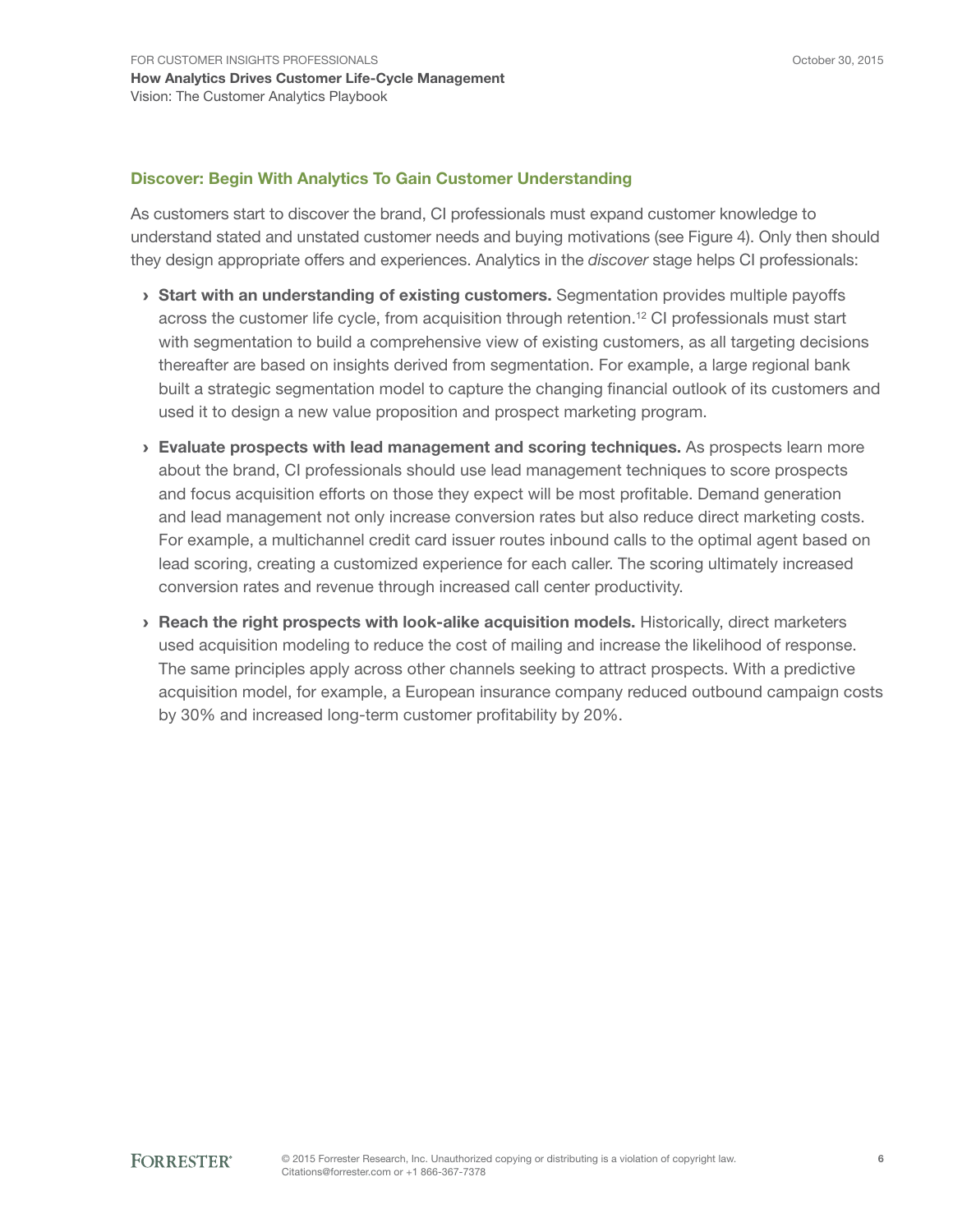FIGURE 4 Analytics Across The Life Cycle

| Life-cycle stage | <b>Business objective</b>         | <b>Analytical method</b>            |
|------------------|-----------------------------------|-------------------------------------|
|                  | Profile customers                 | Segmentation                        |
| <b>Discover</b>  | Evaluate prospects                | Lead scoring                        |
|                  | Reach right prospects             | Customer look-alike targeting       |
|                  | Analyze customer response         | Offer/contact optimization          |
| <b>Explore</b>   | Optimize marketing mix            | Marketing mix modeling              |
|                  | Test marketing inputs             | A/B and multivariate testing        |
|                  | Predict future events             | Propensity models                   |
| <b>Buy</b>       | <b>Expand wallet share</b>        | Cross-sell/upsell                   |
|                  | <b>Target accurately</b>          | In-market timing models             |
|                  | Drive deeper product use          | Product and recommendation analysis |
| <b>Use</b>       | Understand context behind usage   | Sentiment analysis                  |
|                  | Learn about drivers of engagement | Engagement analysis                 |
| <b>Ask</b>       | Understand customer satisfaction  | Voice of the customer analysis      |
|                  | Manage defection of customers     | Churn models                        |
|                  | Personalize marketing efforts     | Next-best-action models             |
| <b>Engage</b>    | Maximize customer value           | Lifetime value models               |
|                  | Add context to behavior           | <b>Customer location analysis</b>   |
|                  | Increase depth of relationship    | Loyalty models                      |

#### Explore: Adapt Marketing Parameters To Customer Response

As customers explore competing brand choices, analytics helps CI professionals target the profitable customers and deliver the right message at the right time — enhancing both the value and duration of the customer relationship. Analytics in the *explore* stage helps CI professionals:

› Analyze customer response through offer-optimization techniques. Analyzing customer response to marketing inputs provides insights into communication preferences and message resonance.13 Offer-optimization techniques help in matching the appropriate offer based on historical customer response, which is especially important when customers seek information about products and services through various channels. A leading accounting software firm, for example, analyzes customer response from direct mail, website, and call center channels to drive repeat purchases during the subsequent tax season.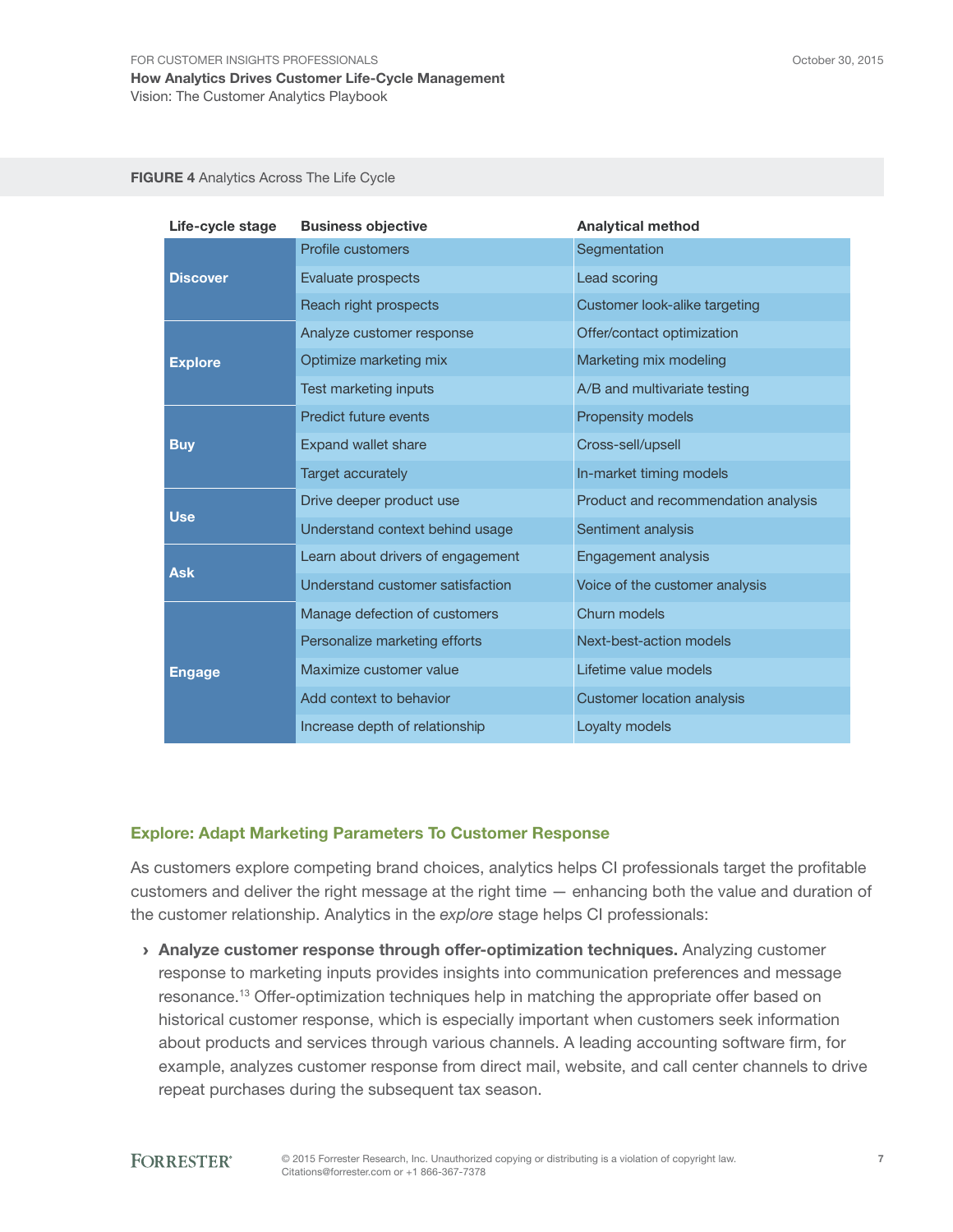- > Optimize marketing inputs with marketing mix models. Marketing mix models are critical to understanding the relative impact of multiple channel interactions on customer response.14 Using marketing mix models helps firms optimize marketing investments toward channels with better ROI and also helps with brand-building communications. For example, while firms have historically relied on econometric modeling, one large investment management company uses a regressionbased marketing mix model to plan optimal spend levels across each channel.
- $\rightarrow$  Experiment with marketing inputs with various testing methodologies. Firms test various marketing inputs, such as messaging and content, with online and offline testing methods before rolling out initiatives on a larger scale. A/B and multivariate testing, in addition to site optimization, prove popular with digital marketers who plan online testing programs.15 A leading cable channel, for example, tests creative copy against high-lifetime-value customers to determine not only which copy resonates best but also which copy resonates with the target high-value audience.

#### Buy: Enhance Historical Insights With Forward-Looking Analysis

Use the insight gathered in the first two stages, through customer profiling and segmentation and channel analysis, to predict future customer behavior and, specifically, to understand how and when customers will purchase. Analytics during the *buy* stage helps CI professionals:

- > Understand future behavior through propensity models. Use advanced predictive techniques, fueled by existing historical knowledge of customers, to build propensity models that help marketers predict the likelihood that a customer will respond to an offer or message and convert. For example, Telenor Group, a Norwegian mobile operator, built several churn and propensity models to represent customer behavior, thereby reducing churn and improving overall campaign ROI. While churn prevention occurs further into the customer relationship, churn analysis leverages propensity models.
- › Expand wallet share with cross-sell, upsell, and affinity models. Use these models to determine the additional products and services to offer to customers based on their relationship with the firm. As relationships mature, customers build a history of interactions through service requests, product use, and other communications. You can then deploy insights from the cross-sell models through various touchpoints, such as a call center system or website. Netflix, for example, uses its recommendation engine to recommend movie titles in ways that optimize both the subscriber's taste and Netflix's inventory.
- › Target accurately with in-market timing and brand affinity models. In-market timing and brand affinity models help marketers effectively and efficiently reach potential customers who are in the market for a product or brand. These models narrow the prospect universe to those who are actually shopping for the brand or product category. For example, one luxury auto brand narrowed potential targets that were most likely to buy by using an in-market timing model, driving conversion rates that were six times higher than average from a targeted email campaign.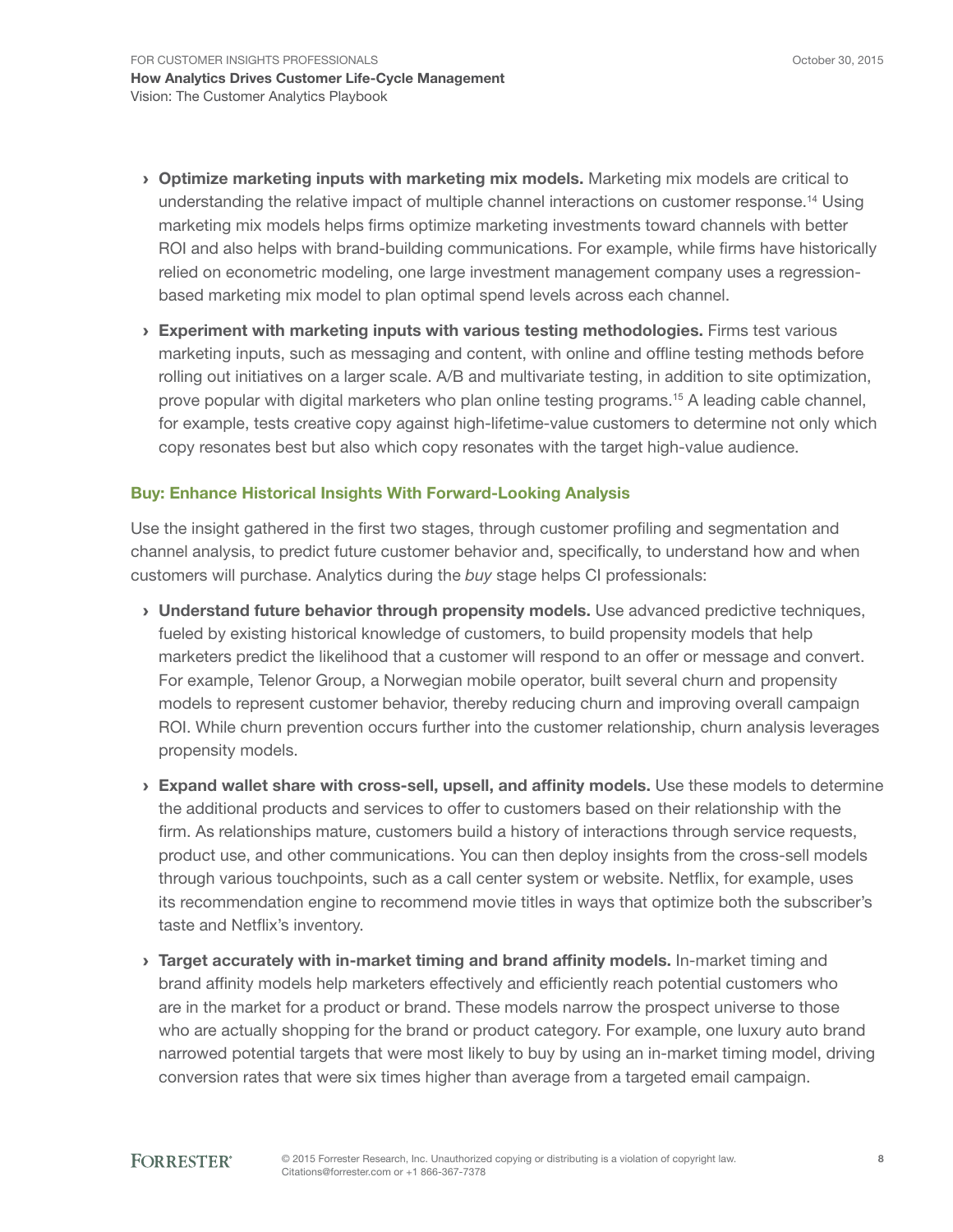#### Use: Uncover Patterns Of Usage Behavior

As the customer starts using the product or service, analytics helps CI professionals uncover usage and consumption patterns that drive insight about product design and innovation as well as close the gap between the consumer's expectation of the product and his or her actual experience. Analytics in the use stage helps CI professionals:

- > Drive deeper product affinity insights. With its roots in market-basket analysis, product affinity and recommendation analysis has become the poster child for predictive analytics. CI pros in multiple verticals use it to drive average revenue and product adoption per customer. We expect that this method will be the glue that holds together various personalization-focused methods — such as next-best-action and cross-sell analysis — because it transforms backward-looking association analysis into more predictive insights about what to recommend to a customer.
- > Understand context behind usage. Though popular today, text analytics is still hard to do accurately. CI professionals should apply it not just to social media data but also to textheavy customer data sources such as voice of the customer (VoC) data, attributable customer conversation in social media sources, and call center transcripts to understand product and service consumption patterns. This will provide an assessment of the nature of customer comments and feedback. But text analytics is more than an aggregate, descriptive analysis method. When combined with other data sources, it can enhance predictive modeling lifts.16 Examples of transaction- or customer-level integrations such as churn analysis or engagement modeling, however, are few and far between.

#### Ask: Get Smarter About Customer Interactions

The customer is well into the relationship with the brand at this stage and starts demanding additional services to augment his or her experiences. Insight about the quantity and quality of service interactions influences the overall customer experience. Analytics in the *ask* stage helps CI professionals:

- > Learn about drivers of engagement. Customer engagement analysis identifies the volume, breadth, quality, and type of multichannel interactions (including service interactions) that result in a highly engaged customer. To move this from a nice-to-have method to a must-have outcomebased method, it must be combined with other analysis techniques that track the impact of service interactions on indicators such as purchase or response.
- › Incorporate valuable customer feedback through VoC analysis. VoC analysis allows firms to close the loop for customer experience management using customer insights.17 Many companies establish companywide customer feedback metrics and structured VoC programs. American Express, for example, drives its customer service strategy with a robust VoC program, tying customer feedback to employee incentives and identifying unmet customer needs during each customer call.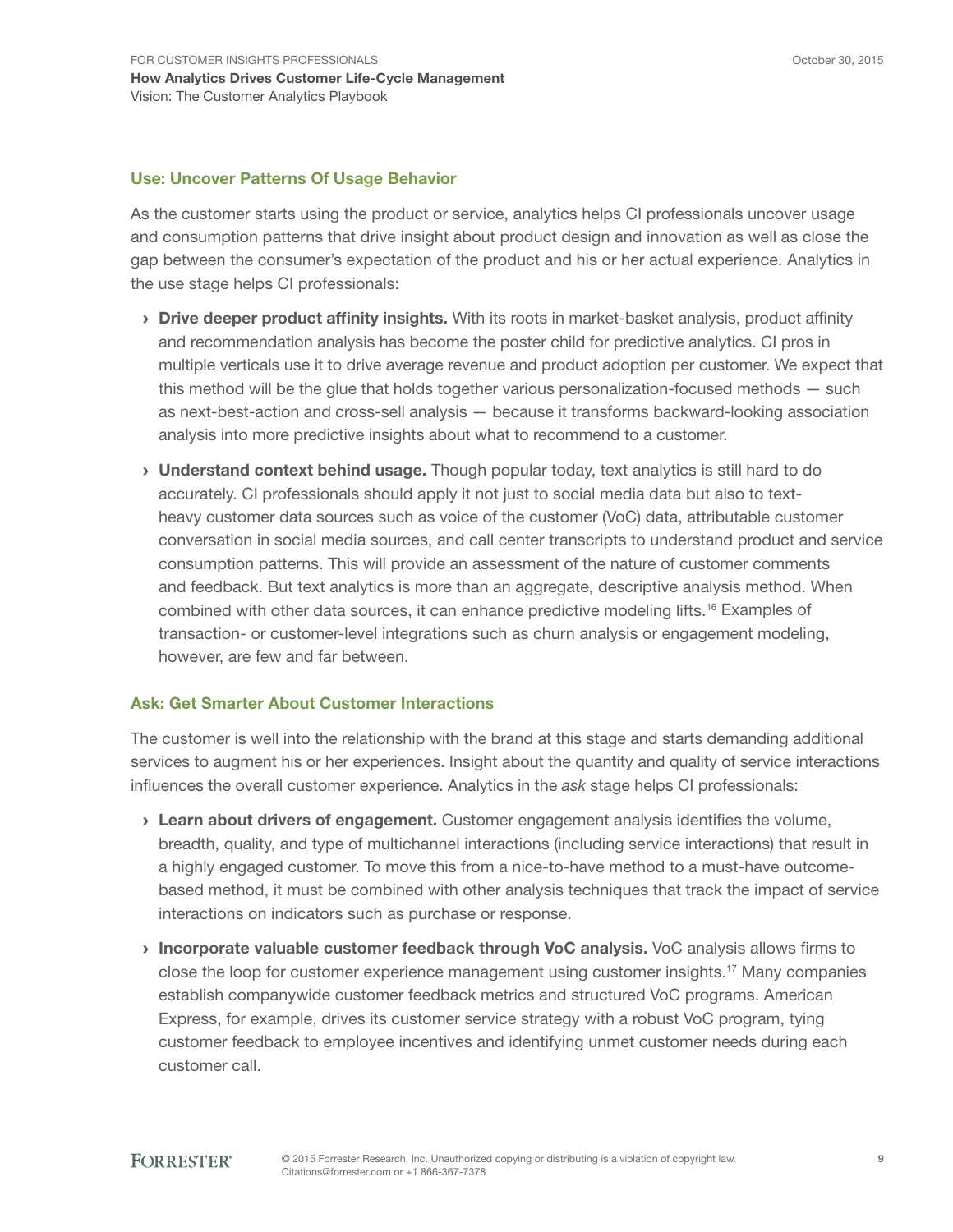#### Engage: Elevate Analytics To Drive Customer Development And Retention

The insight derived from the first five stages of the life cycle feeds into customer-facing processes to recommend and predict appropriate actions to take with customers. In the *engage* stage of the life cycle, driving retention, loyalty, satisfaction, and profitability using analytics is vital. Analytics in the *engage* stage of the life cycle helps CI professionals:

- > Arrest customer attrition using churn models. Churn models such as uplift modeling and survival analysis can enhance retention and identify drivers of customer dissatisfaction that cause voluntary churn.18 This helps identify early signs of defection and allows firms to preempt customer churn with corrective actions, such as win-back or reactivation programs. Additionally, uplift modeling predicts the change in the likelihood to conduct some action, focusing retention efforts on positive responders rather than all customers.<sup>19</sup> For example, XO Communications, a businessto-business telecom service provider, told us it used churn modeling to boost customer revenue retention by 60%.
- › Plan for personalized marketing with next-best-action methods. Based on the insight extracted in the early stages of the customer's life cycle, personalized customer treatments are designed to elicit specific next best actions, such as preventing customer defection or prompting an incremental purchase.20 For example, a major airline delivers a contextually tailored experience on its portal using banner ads that deliver next best offers that adjust automatically to customer queries.
- › Maximize value through customer lifetime value (CLV) and profitability models. CI professionals should use lifetime value models to understand the future worth of customers and segments. Lifetime value guides targeting, acquisition, and retention efforts and is pervasive in any customer management strategy. CLV modeling requires careful consideration of various inputs along with a detailed deployment plan.<sup>21</sup> For example, Farmers Insurance leveraged its CLV model to yield an ROI improvement of 14% on its direct marketing efforts.
- › Add context to customer behavior. Adding the dimension of where to customer analytics automatically opens up possibilities for marketers to become more contextual and personalized with offers and products. With data collected from location-aware devices, companies can present contextual offers in or near a location of interest, such as a store or mall.<sup>22</sup> Location analysis also has wide applications for transforming customer experience and will become a must-have to design, manage, and measure offline experiences.<sup>23</sup>
- Increase depth of relationships with loyalty models. Loyalty models are intertwined with multiple analytical techniques, such as survival analysis, profitability models, and retention models. Marketers mostly use loyalty marketing as a retention tactic, but they need to elevate loyalty as a brand strategy to reap the benefits of driving customer value through the life cycle.<sup>24</sup> For example, one international hotel brand built and deployed a loyalty model that successfully increased wallet share and engagement.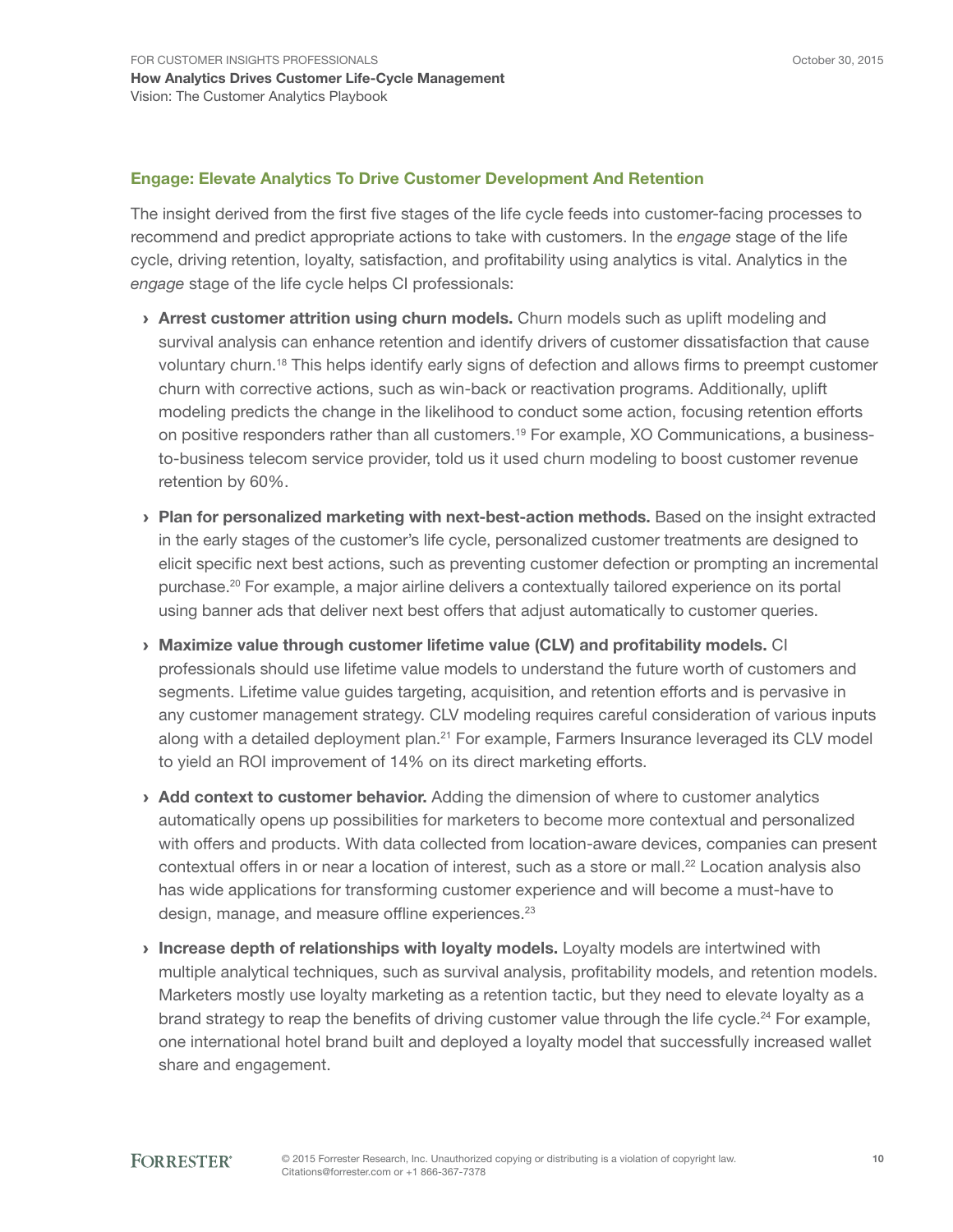#### Recommendations

### Map Out Analytics Requirements For Each Life-Cycle Stage

Instead of waiting for a customer problem to arise and then addressing it with analytics, employ a proactive and future-looking approach to analytics across the life cycle. To benefit from customer analytics across the life cycle, customer insights professionals must:

- $\rightarrow$  Examine the cost and benefit of analytics intervention. To spread analytics intervention beyond pockets of marketing processes, CI professionals must examine the cost and benefit of using analytics at each customer touchpoint; doing so helps identify opportunities to pursue. Some analytical pursuits are more far-reaching than others, serving as inputs to other analytical needs such as retention modeling and CLV.
- › Seek help from analytical technology and service providers. CI professionals should decide on the appropriate ecosystem of in-house talent; technology to support an analytics infrastructure; and strategic partners such as agencies, consultants, and outsourced analytics services to determine the extent of analytical intervention and sophistication they need to meet business objectives.
- **Start with the data on hand.** In pursuit of a 360-degree view of the customer, firms miss out on ripe opportunities with existing data. Organized and accessible data is a precursor to the analytical process, but CI professionals must not wait to measure and capture everything about customers to start using analytics.
- › Focus on analytical process efficiency. CI professionals must prioritize model-building activities to assist customer-critical processes first. This helps to cut wasteful ad hoc analytical activities that have limited value and applicability. Ongoing models with periodic refresh cycles reduce time-tomarket in the analytical process, irrespective of whether the activities are self-serve or outsourced.
- › Assemble an analytics governance team. It's easy for firms embarking on an analytics journey to be misguided by complex solutions and analytical frameworks. Firms must assemble a core team of business analysts, data scientists, and technology experts to stay on track and map out analytical requirements.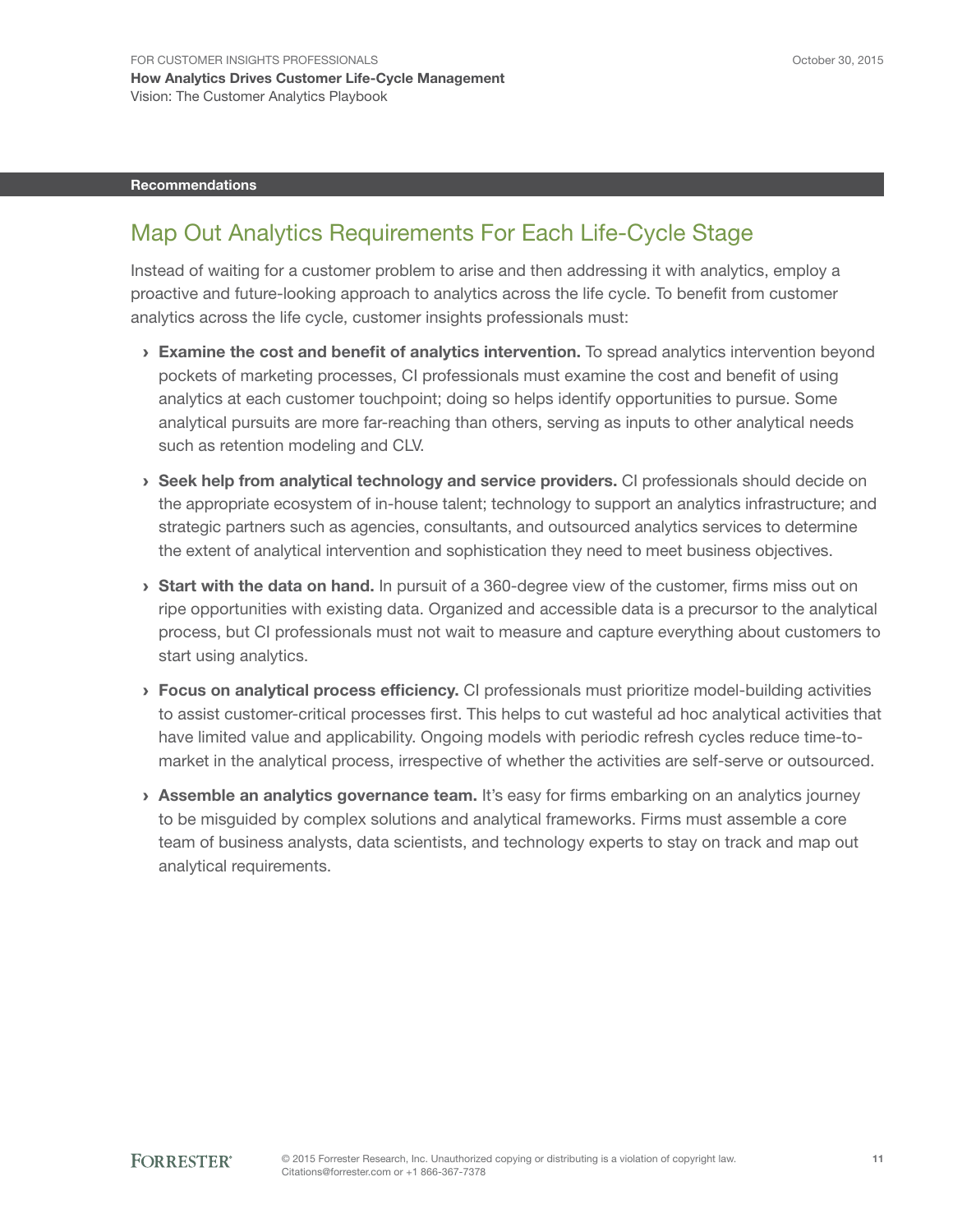### Engage With An Analyst

Gain greater confidence in your decisions by working with Forrester thought leaders to apply our research to your specific business and technology initiatives.

#### Analyst Inquiry

Ask a question related to our research; a Forrester analyst will help you put it into practice and take the next step. Schedule a 30-minute phone session with the analyst or opt for a response via email.

[Learn more about inquiry,](http://forr.com/1einFan) including tips for getting the most out of your discussion.

#### Analyst Advisory

Put research into practice with in-depth analysis of your specific business and technology challenges. Engagements include custom advisory calls, strategy days, workshops, speeches, and webinars.

[Learn about interactive advisory](http://www.forrester.com/Analyst-Advisory/-/E-MPL172) sessions and how we can support your initiatives.

## Supplemental Material

#### Survey Methodology

The Forrester/Burtch Works Q3 2014 Global State Of Customer Analytics Online Survey was fielded to 170 analytic and measurement professionals with knowledge of customer analytics practices. However, only a portion of the survey results are illustrated in this document. For quality assurance, Burtch Works screened respondents to ensure they met minimum standards in terms of job responsibilities.

Forrester fielded the survey in July 2014. Respondent incentives included a webinar of the survey results and their choice of two reports from Forrester's customer analytics playbook. Exact sample sizes are provided in this report on a question-by-question basis.

This survey used a selected group of respondents by Burtch Works with expertise in customer analytics, data science, business intelligence, and digital analytics who likely had knowledge of their organization's analytics and measurement practices, and it is therefore not random. This data is not guaranteed to be representative of the population, and, unless otherwise noted, statistical data is intended to be used for descriptive and not inferential purposes. While nonrandom, the survey is still a valuable tool for understanding where users are today and where the industry is headed.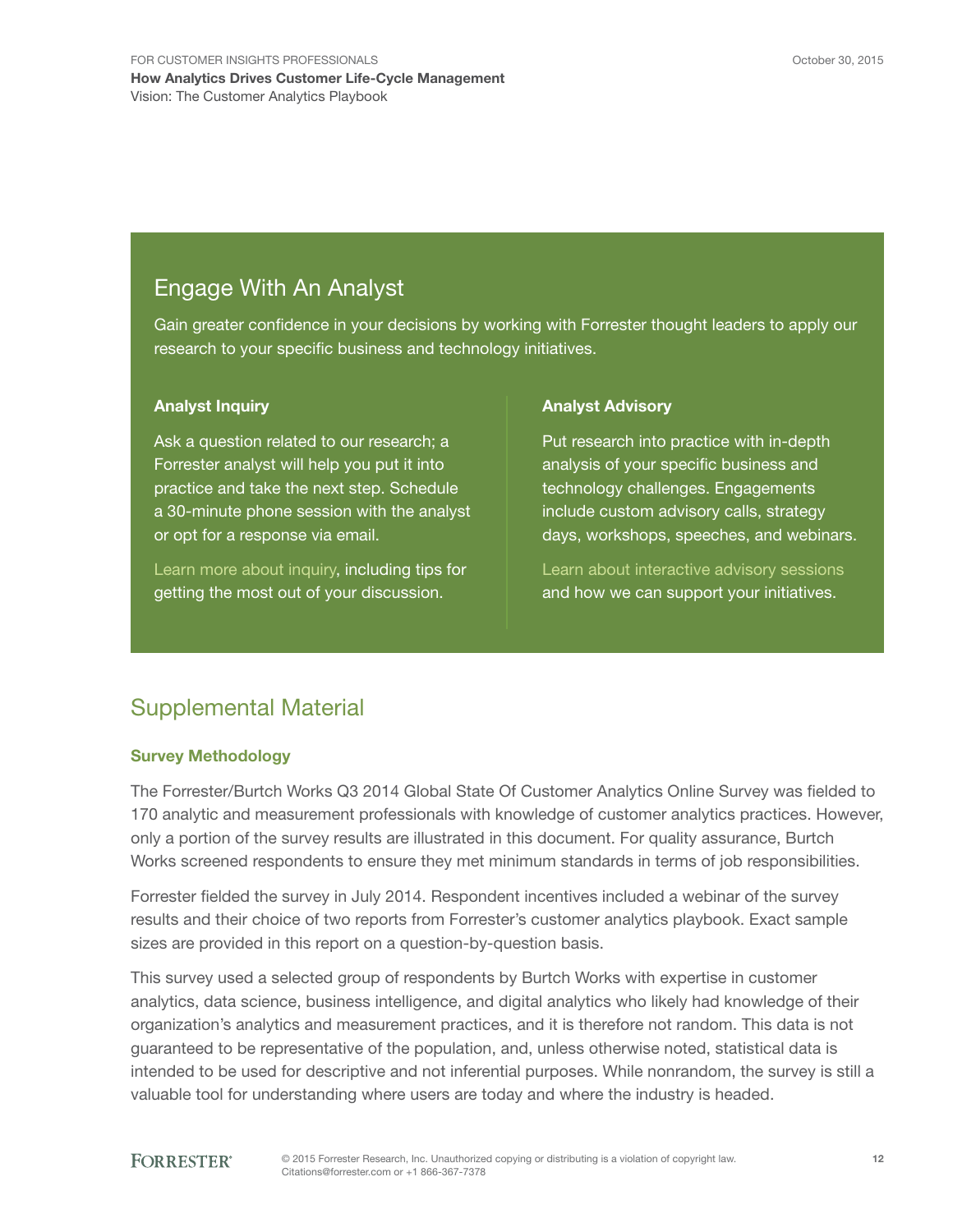Forrester's Global Business Technographics® Data And Analytics Survey, 2015 is an online survey fielded in January through March 2015 of 3,005 business and technology decision-makers located in Australia, Brazil, Canada, China, France, Germany, India, New Zealand, the UK, and the United States from companies with 100 or more employees.

Forrester's Business Technographics provides demand-side insight into the priorities, investments, and customer journeys of business and technology decision-makers and the workforce across the globe. Forrester collects data insights from qualified respondents in 10 countries spanning the Americas, Europe, and Asia. Business Technographics uses only superior data sources and advanced datacleaning techniques to ensure the highest data quality.

### **Endnotes**

- <sup>1</sup> The age of the customer is a 20-year business cycle in which the most successful enterprises will reinvent themselves to systematically understand and serve increasingly powerful customers. See the "[Winning In The Age Of The](http://www.forrester.com/go?objectid=RES119546)  [Customer](http://www.forrester.com/go?objectid=RES119546)" Forrester report.
- <sup>2</sup> In the age of the customer, customer-obsessed enterprises must invest in real-time data sharing for actionable customer intelligence. See the ["Winning In The Age Of The Customer"](http://www.forrester.com/go?objectid=RES119546) Forrester report.
- <sup>3</sup> Source: Forrester's Global Business Technographics Data And Analytics Survey, 2015.
- <sup>4</sup> Fourteen percent of respondents to the Forrester/Burtch Works Q3 2014 Global State Of Customer Analytics Online Survey indicated that making analytical insights available at the point of customer interaction was an inhibitor to better adoption of customer analytics. Source: Forrester/Burtch Works Q3 2014 Global State Of Customer Analytics Online Survey.

For more information, see the ["The State Of Customer Analytics: Majority Of Firms Lack Sophistication"](http://www.forrester.com/go?objectid=RES120117) Forrester report.

<sup>5</sup> Nineteen percent of respondents to the Forrester/Burtch Works Q3 2014 Global State Of Customer Analytics Online Survey indicated that communicating and interpreting results of analytics was an inhibitor to better adoption of customer analytics. Source: Forrester/Burtch Works Q3 2014 Global State Of Customer Analytics Online Survey.

For more information, see the ["The State Of Customer Analytics: Majority Of Firms Lack Sophistication"](http://www.forrester.com/go?objectid=RES120117) Forrester report.

- <sup>6</sup> Marketers are primarily focused on customer acquisition, increased brand awareness, and marketing ROI. See the "[A](http://www.forrester.com/go?objectid=RES59032)  [New Approach To Brand Loyalty](http://www.forrester.com/go?objectid=RES59032)" Forrester report.
- $7$  To understand marketing's true role in creating business value, you need a model focused on customer lifetime value, not on sales volume as the funnel portrays. See the "[It's Time To Bury The Marketing Funnel](http://www.forrester.com/go?objectid=RES57495)" Forrester report.
- <sup>8</sup> Forty-three percent of laggards in the Forrester/Burtch Works Q3 2014 Global State Of Customer Analytics Online Survey tracked marketing effectiveness metrics such as campaign lift and response, compared with 31% that had adopted customer retention modeling. Conversely, among leaders, 78% tracked marketing effectiveness, while 84% were performing retention analytics. Source: Forrester/Burtch Works Q3 2014 Global State Of Customer Analytics Online Survey.

For more information, see the ["The State Of Customer Analytics: Majority Of Firms Lack Sophistication"](http://www.forrester.com/go?objectid=RES120117) Forrester report and see the ["The State Of Customer Analytics 2012](http://www.forrester.com/go?objectid=RES61433)" Forrester report.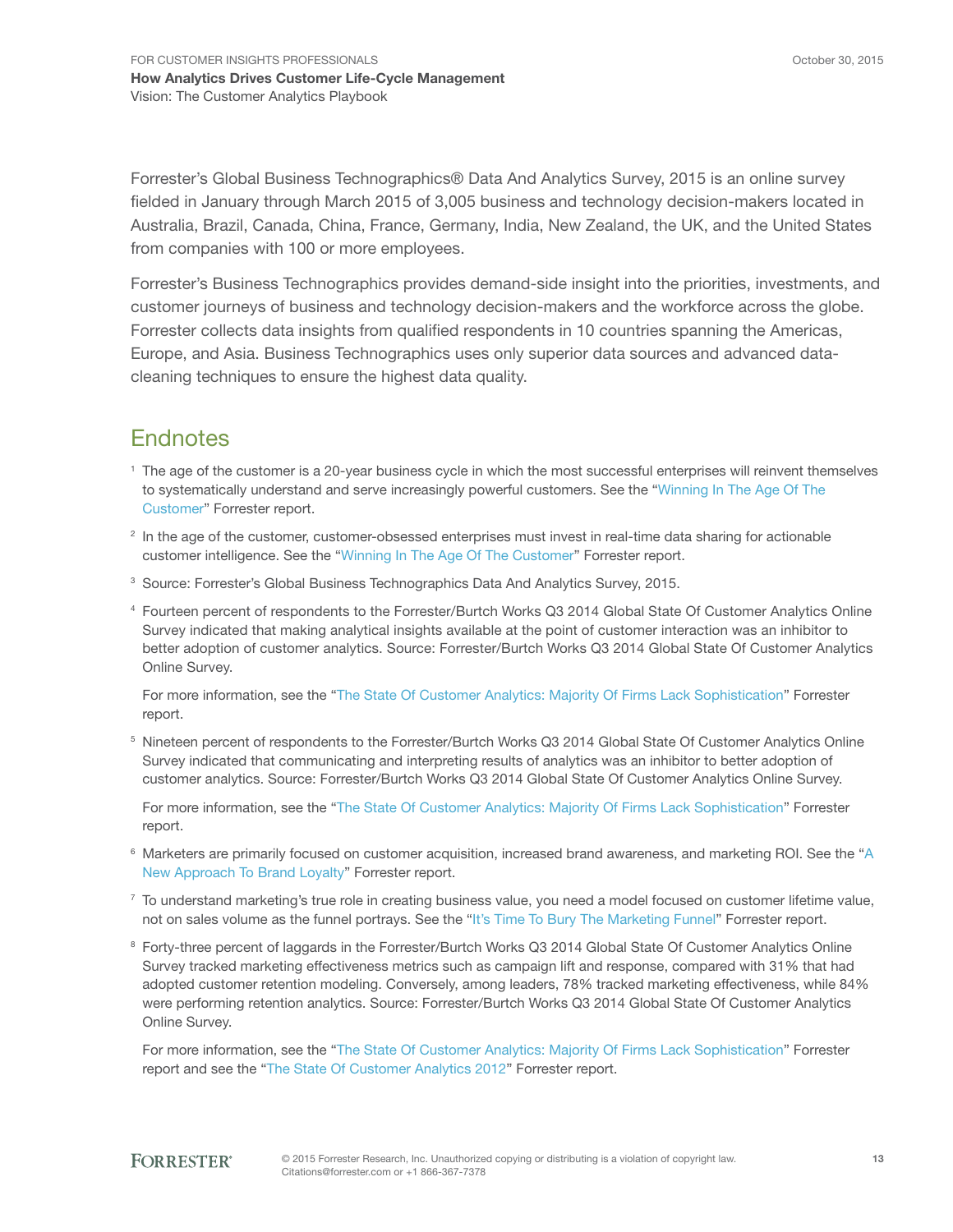<sup>9</sup> Source: Forrester/Burtch Works Q3 2014 Global State Of Customer Analytics Online Survey.

For more information, see the ["The State Of Customer Analytics: Majority Of Firms Lack Sophistication"](http://www.forrester.com/go?objectid=RES120117) Forrester report.

- $10$  Forrester believes that the customer life cycle provides a guide for modern marketing, as it aligns all customer activities and the marketing response with the customer's journey. See the ["The Customer Life Cycle: A Blueprint For](http://www.forrester.com/go?objectid=RES89261)  [Customer-Obsessed Enterprises"](http://www.forrester.com/go?objectid=RES89261) Forrester report.
- <sup>11</sup> Forrester has identified 15 key customer analytics methods that customer insights professionals must master. CI professionals are faced with tough decisions about which combination of methods will have the biggest impact on marketing and customer experience goals. And new techniques continue to emerge as the complexity of customer data increases. See the ["TechRadar™: Customer Analytics Methods, Q1 2014"](http://www.forrester.com/go?objectid=RES106141) Forrester report.
- $12$  With a gradual shift from funnel-based marketing to a customer life-cycle model, firms need to mobilize people, tools, and systems - including segmentation. See the ["Brief: Don't Give Up On Customer Segmentation](http://www.forrester.com/go?objectid=RES117206)" Forrester report.
- <sup>13</sup> Today's marketers track much more than offer redemption to learn about customers. Especially in digital channels, marketers record and analyze many intermediate behaviors such as clicks, prints, and browsing behavior to better target offers.
- <sup>14</sup> Marketing mix modeling has become a critical tool to help marketers achieve the most out of their budgets by tracking the synergistic effects of communication channels — both online and offline — on traditional and new brand metrics. See the "[The Forrester Wave™: Marketing Mix Modeling, Q2 2013](http://www.forrester.com/go?objectid=RES92921)" Forrester report.
- <sup>15</sup> On the surface, online testing appears to be an alluringly simple concept: Serve multiple variations of content to website visitors and then watch for the combinations that perform best. In reality, online testing is a highly involved undertaking, spanning multiple corporate stakeholders and disciplines. See the ["So How Digitally Smart Are You](http://www.forrester.com/go?objectid=RES76086)  [Really?"](http://www.forrester.com/go?objectid=RES76086) Forrester report.
- <sup>16</sup> Text analytics can provide much-needed context and depth to other customer analytics methods, but most companies are still treating unstructured data separately. See the "[Market Overview: Text Analytics](http://www.forrester.com/go?objectid=RES115631)" Forrester report.
- <sup>17</sup> Additionally, voice of the customer analysis allows firms to identify at-risk customers and prevent problems before they occur, give employees proactive guidance, and even inform future product development. See the ["How To Drive](http://www.forrester.com/go?objectid=RES117051)  [Action With Your VoC Program"](http://www.forrester.com/go?objectid=RES117051) Forrester report.
- <sup>18</sup> Survival analysis is a set of statistical methodologies used to analyze the occurrence of events over a period of time. The survival function is used to describe the status of customer survival during the tenure of observation. The survival function gives the probability of surviving beyond a certain time point.
- <sup>19</sup> Traditional modeling approaches focus on predicting the likelihood of a customer to perform a specific action such as purchase or churn. In contrast, uplift modeling focuses on predicting the change in likelihood to conduct the same action. See the ["Optimizing Customer Retention Programs](http://www.forrester.com/go?objectid=RES44400)" Forrester report.
- <sup>20</sup> Implementing next best action often involves deploying predictive models in line with recommendation engines. These engines automatically generate agile, tailored, and context-sensitive recommendations, including next best offers, across multiple customer relationship management (CRM) interaction channels to guide decisions and actions taken by humans and/or automated systems. See the ["Best Practices: Next Best Action In Customer Relationship](http://www.forrester.com/go?objectid=RES58514)  [Management](http://www.forrester.com/go?objectid=RES58514)" Forrester report.
- <sup>21</sup> To help marketers navigate and assess their readiness to go through the complex CLV process, Forrester has devised a framework comprising three phases — define, develop, and deploy. See the "[Navigating The Customer Lifetime](http://www.forrester.com/go?objectid=RES59245)  [Value Conundrum](http://www.forrester.com/go?objectid=RES59245)" Forrester report.
- <sup>22</sup> For more on location-predictive marketing, see the "[Location-Predictive Marketing"](http://www.forrester.com/go?objectid=RES91281) Forrester report.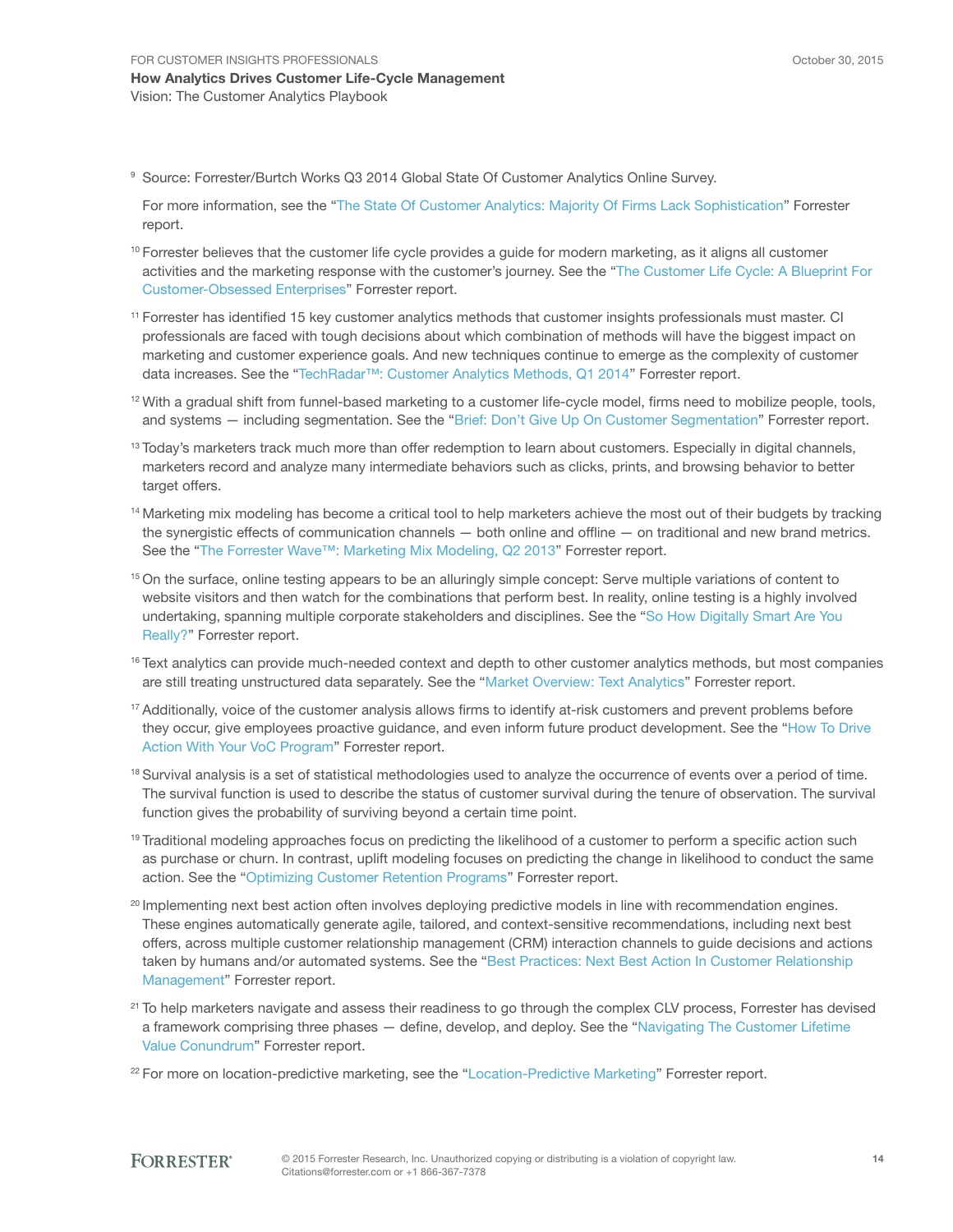- <sup>23</sup> For more on location analytics and its impact on customer experience, see the "You Are Here: Location Analytics And [The Rebirth Of Customer Experience"](http://www.forrester.com/go?objectid=RES103021) Forrester report.
- <sup>24</sup> Senior marketers must elevate their view of loyalty marketing from a retention tactic to a key component of their brand strategies because of three factors — the rise of the empowered consumer, the explosion of customer touchpoints, and increasing pressure on marketing accountability. See the ["Pave A Clear Path To Advanced Loyalty"](http://www.forrester.com/go?objectid=RES85061) Forrester report.